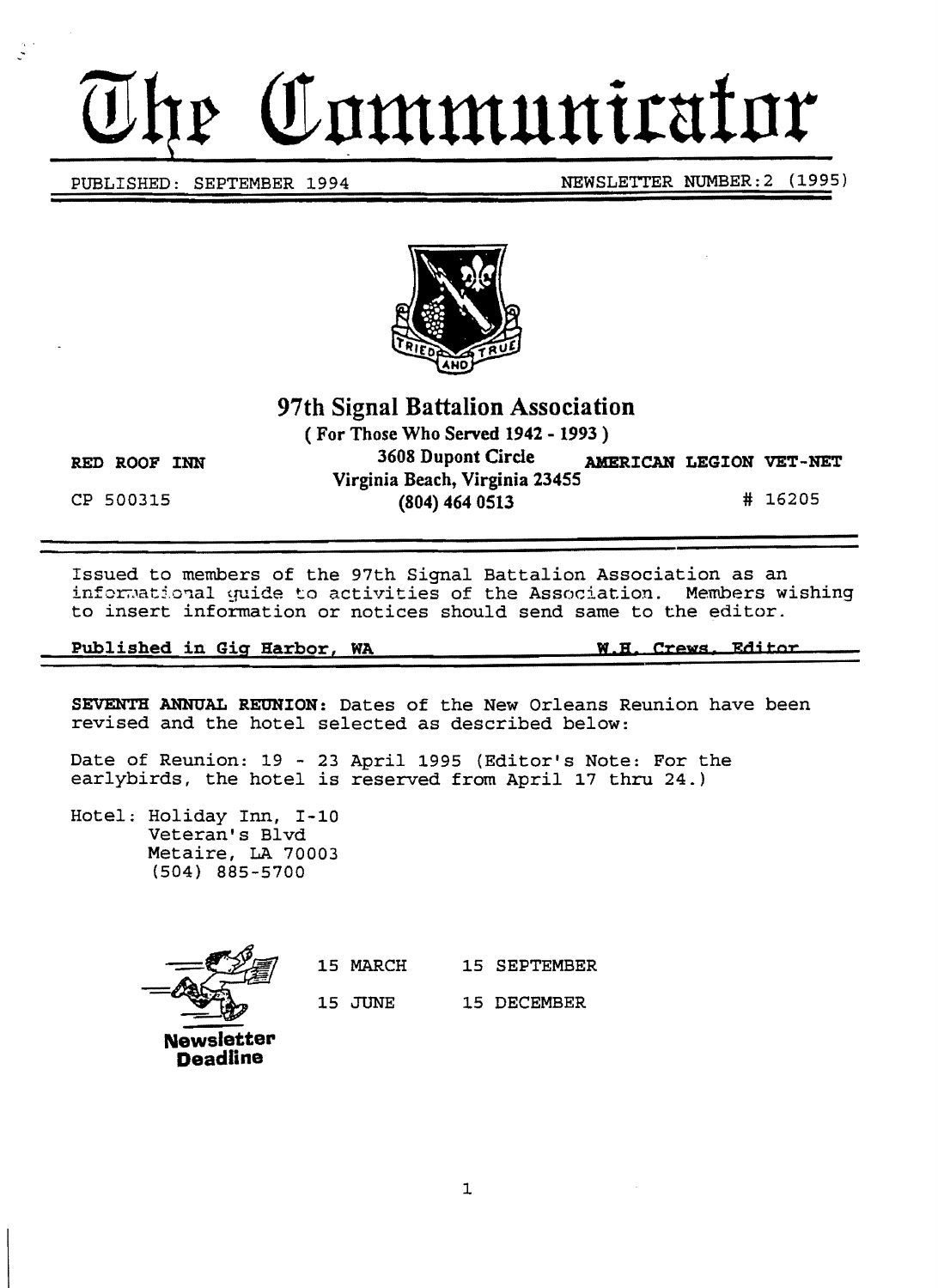Location: The Holiday Inn I-10 is located in Metaire, LA at exit #225 off Interstate 10, less than 20 minutes from downtown New Orleans and the French Quarter. A ten (10) minute drive from the New Orleans International Airport.

Room Rate: Special room rate at \$60.00 per room per night for up to four people per room. All guest room rates are subject to a current 11.75% hotel tax.

Reservations: Reservation cards have been inserted with this newsletter. Make your reservation early and forward MAKE them to the Hotel, or phone in the reservation. All<br>PLANS reservations must be made by March 17, 1995 on which PLANS reservations must be made by March 17, 1995 on which<br>NOW! date the unused portion will be turned back to the date the unused portion will be turned back to the Hotel for use by the public. We have 125 rooms set aside and they are expected to go fast.

Your attendance at our Annual Reunion will give you an opportunity to visit that vibrant, friendly and inviting city of NEW ORLEANS (See enclosed brochure) with it's great cuisine, jazz, low priced tours, and shopper's paradise. For those who have never visited New Orleans, here is a splendid opportunity to see first hand why so many people extol its virtues. From all indications it appears that this Reunion will be the best attended ever held by the Association.

DINNER/JAZZ CRUISE BANQUFT - FRIDAY APRIL 21, 1995 7PM - 9PM. If yor plan to attend the Dinner/Jazz Cruise Banquet it is imperative that you mail your registration form (see page 10) as early as possible, but no later that 90 days from receipt of this newsletter. We are striving for an attendance of 200 or more which will entitle us to a private area on the boat. In October you will be receiving information regarding the various tours conducted by the New Orleans Steamboat Company.

In the upcoming December - January newsletter other tours will be listed in which you may participate. In addition, information will be provided regarding airport pick up  $00000000000000$ points for the hotel, rental cars, RV parking and other COMING necessary information. Further information may be EVENTE obtained by calling John Truffa (407) 626-5939 or by 000000000000 dropping John a note.

EDITOR CHANGE. As noted in the last newsletter, Dave Harris has relinguished his duties as Editor of THE COMMUNICATOR in order to devote more time to **recruiting.** For those who missed the headline, the new editor is Bill Crews. For those wishing to throw rocks or For those wishing to throw rocks or other accolades, call me at (206) 265 6043, or drop me a line at PO Box 1923, Gig Harbor, WA 98335. All comments, criticisms, and or suggestion are welcome. (I didn't say what I would do with them.) Comments and or suggestions should be submitted NLT 15 days prior to publication. (See page 1.)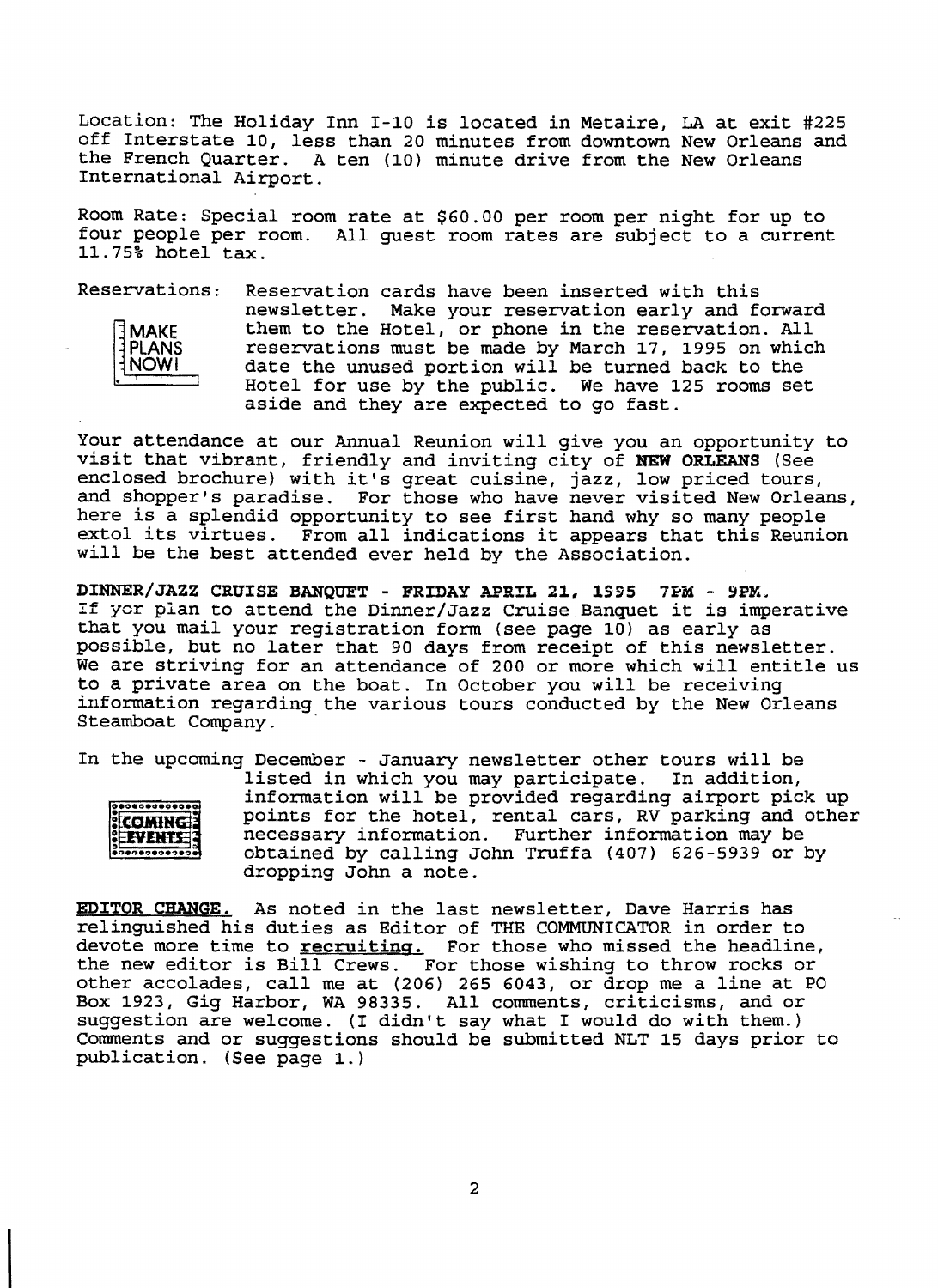DUES. As required under the By-Laws, members are to be notified at . This least sixty (60) days prior to dues payable date. PLEASE newsletter will serve to satisfy that requirement.<br>NOTE... Members are reminded that Association dues are pay Members are reminded that Association dues are payable <sup>1</sup>January of each year.

**ELECTION OF OFFICERS.** There will exist vacancies as Vice President and two Board of Directors (Bd Dr) as of the New Orleans reunion. Members wishing to nominate persons to fill any of these vacancies are



 $\overline{z}$ 

encouraged to submit names to the Secretary not later than 1 February 1995. Written permission of those nominated are required stating that: "They will serve if Nominated and Elected."

AREA COORDINATORS. Members are asked to volunteer as Area Coordinators in their respective areas. Vacancies presently exist and others will become vacant in the near future. Contact John Truffa or Paul Muuss for further details.

CURRENT MEMBERSHIP ROSTER. Members that need current Active/Inactive membership rosters are requested to send a SASE (c.52) business size to the Secretary. Rosters are updated each year and made available to attendees at our reunions. Mailing rosters to each member is cost prohibitive due to the number of members (Active/Inactive over 900.) Hence the request for an SASE. Active member rosters will be updated and maintained as needed. Inactive member rosters will be published on an annual basis only. Inactive rosters will be available if members request same and supply additional SASE. Rosters have been separated into: Active and Inactive to save cost of publication and postage. Members who are not currently active do not receive the postage. Members who are not currently active do not receive the<br>newsletter or the association roster. It is felt that most of our energy and time should be spent on the betterment of our active dues paying members and not those former members that do not wish to participate in our reunions and other activities. Members who notice that a comrade is not an active member are encouraged to contact this person and assist him/her in becoming active.

SEARCHING FOR A LOST COMRADE. Members wishing to locate an old buddy but do not have the address and telephone number should submit full name, last known address, city and state, and area of residence to George Zentner. George has access to a "PC telephone disk" that contains over 80 million names, addresses, and telephone numbers. Send your request along with a "SASE, business size" for return of any names that are listed on the disk.

ASSOCIATION FAX NUMBER. Due to the generosity of Pete Alverado, the Association Secretary now has a FAX machine. Number is (804) 464 0513, (same as telephone.) Pete Alverado, after losing the golf championship to Bill Carr at Tucson, thought he could obtain special favors from his lucky star by donating this excellent machine to the association. We don't know if this will assist Pete in re-capturing the crown or not, but the membership is appreciative of his benevolence. Thanks Pete! (Note to Bill Carr: take it easy on Pete in New Orleans.) (Recent information obtained reveals that Pete was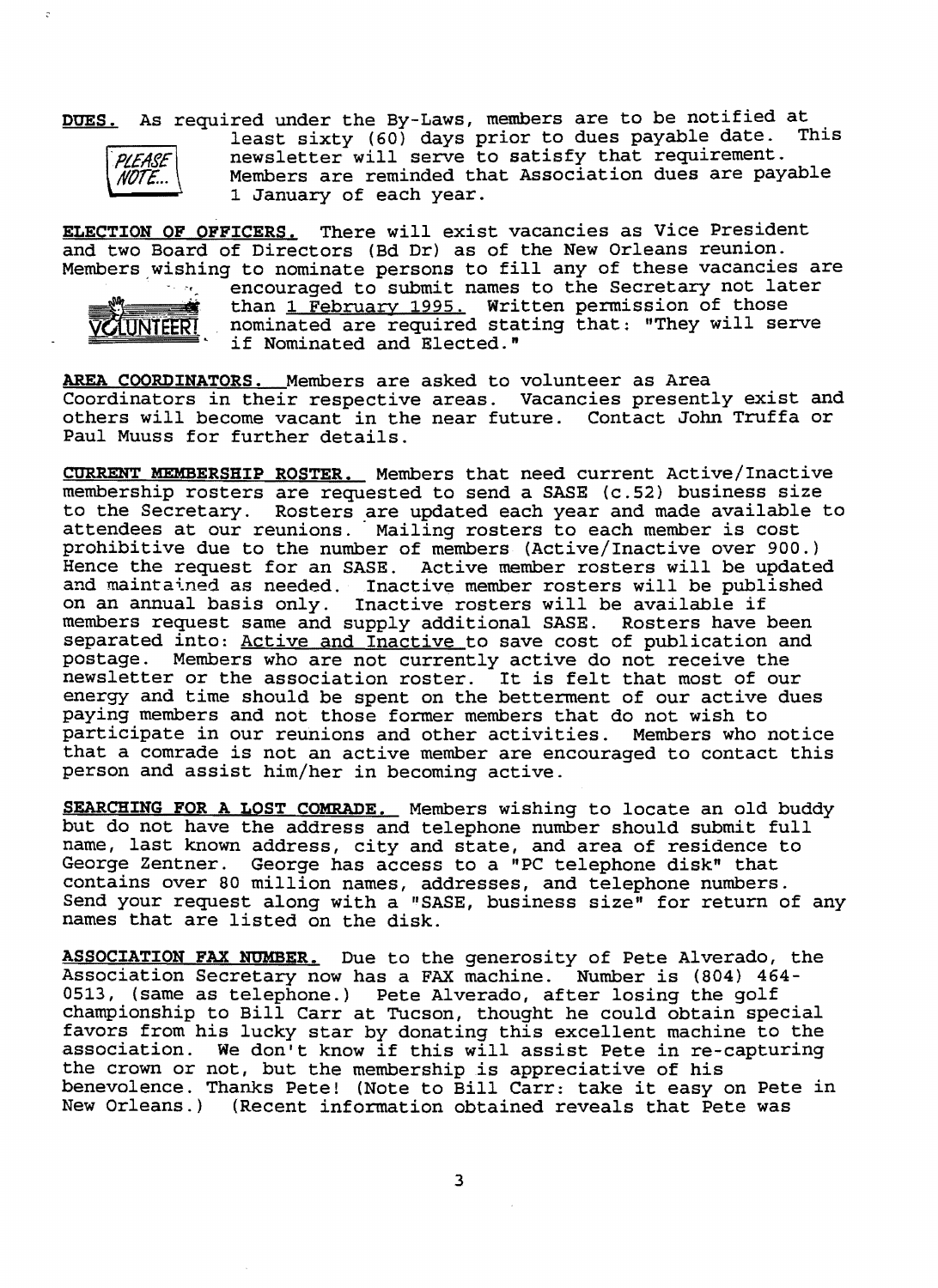awake until 3 AM of the golf date, with an unknown malady. Perhaps this is the cause for change of crown and title.)

THE PHANTOM REPORT. The Phantom was remissed in the writing of his last report not to mention the passing on to the 97th Signal Battalion



Association Branch Number One, of Joe Miller. Joe resided in the Old Soldiers Home prior to his recent death. All the membership knew when they arrived at a Reunion Site as Joe would be sitting out in front of the Hotel with his ever present cane, watching the girls go by. Have a good trip to Branch Number One Joe.

The Phantom has learned Dave Harris, our Secretary, had to relinquish publication of our Communicator, as he was charged with making slanderous remarks. Apparently one of the M&M Boys of Melbourne, Florida didn't care for a remark made by the Phantom in the last Communicator as to which was the Best Troop/Company in the 97th. We should have kept the Slush-Fund, we could have settled this out of court. The word the Phantom gets is that if this suit is initiated The word the Phantom gets is that if this suit is initiated, a search will be conducted in Germany to find one of Cognac's descenants [sic] to bite the Suitor in the Butt.

The Phantom was called by one Pete Alverado (AKA: The Golfing Bandit), from his home in California to announce he had shot a 78 the other If the first next in california to announce he had shot a 70 cm centre. feat. Save you money Pete, the words out that the membership is lining up to get in your pocket in New Orleans.

As noted in our last report, the Tuscon Police Department is still looking for our member who ate the artificial fruit off the walls of Shoney's Restaurant. (Here is another case where we. should have kept the slush fund, we could have paid off the Police and our member wouldn't be on the lam.)

Reviewing the roster and a list of persons who attended our Tuscon reunion, there appears to be one Hell of a lot of AWOL's. Our next two reunions are in prime locations (1) New Orleans 1995 (2) Corpus Christi, Texas 1996. (In the event any member is lacking funds to attend our reunions contact Dave Harris. I'm sure Dave could make some Phone calls and we could kick in a buck or two with-out the world knowing about it.)

There is a member of our association who had a fear of height. Shortly after arriving in Boeblingen, the member went to Stuttgart and had a few bottles of bubbly and decided to end this fear once and for all. There in pitch darkness he climbed the wall of a bombed out building. Finding a rather smooth spot he fell fast asleep. Waking Finding a rather smooth spot he fell fast asleep. early on a Sunday morning he found himself two stories up and two dozen Germans dressed in their Sunday best clothing looking up, along with two American MP's. It must have taken our Member an hour to climb down where he was apprehended and given a free ride back to Boeblingen. No disciplinary action was taken as the First Sergeant and Company Commander charged the member off as 368 material with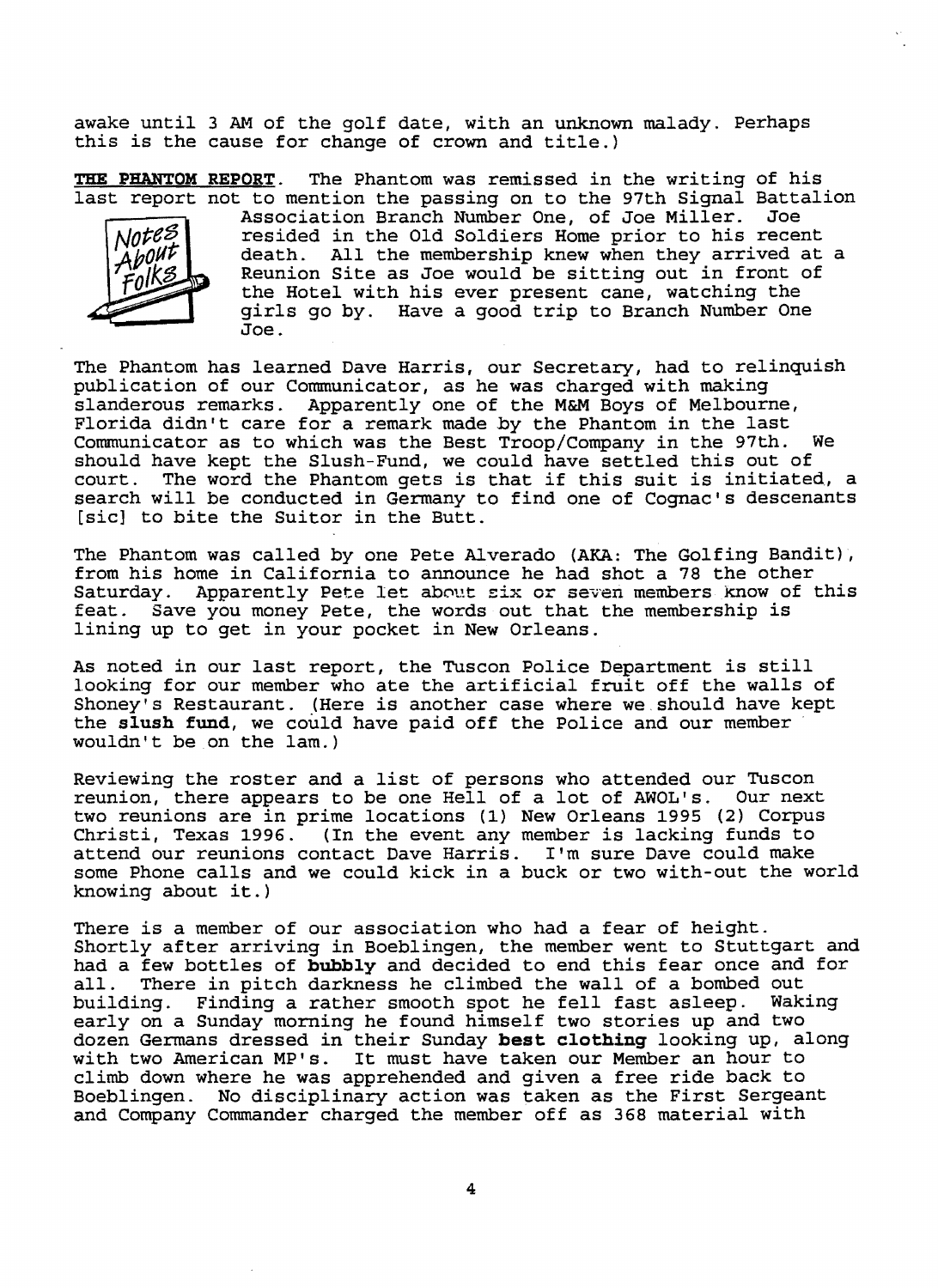plans for the next shipment out. Needless to say someone must have forgotten the incident as the member retired with many years of service.

Reviewing most of the Phantom remarks they are primarly directed at those who served in the 40's and 50's. For you members who served in the 60's, 70's, 80's, and 90's who would like to pull a friends chain, direct your remarks to Dave Harris in Virginia Beach. (The Phantoms ID must remain SECRET, the words out that a contract has been placed on his head.) THE PHANTOM KNOWS !!

#### **THE PRESIDENT'S CORNER**

At the invitation of MG Robert Gray, Chief Signal Officer of the United States Army and Post Commander of Fort Gordon, I attended a Retirement Ceremonial on June 24, 1994 and the 134th Signal Corps Regimental Anniversary BaIlon June 25, 1994. I was very well received on both occasions and would like to express my appreciation to the Protocol Section, especially Captain Deloise Belin and Staff Sergeant Beverly King for their services and VIP treatment accorded me during my visit.

At the Signal Ball social hour, I was escorted by Captain David La Flam, one of our active members, who introduced me to several distinguished persons. I met with BG Douglass Buchholz who is MG Gray's replacement. I briefed the General about our association and informed Mrs. Buchholz of our forthcoming cookbook. She was informed Mrs. Buchholz of our forthcoming cookbook. interested in participating and requested that we supply her with several recipe forms which have been sent to her.

At the conclusion of the ceremony, I met with MG Gray and discussed<br>his new assignment as Chief of Staff of USAREUR and Seventh Army. He his new assignment as Chief of Staff of USAREUR and Seventh Army. thanked me for attending the Signal Corps Anniversary and stated that when he retires he is going to make an effort to attend all Signal Corps Anniversaries.

On June 24th, I visited Col. (Ret) John Clapper, former 97th Squadron Commander, and his wife, Esther, who reside in Charlotte, NC and reminisced about the old days and in particular, the progress of our association.

In closing, there is great concern about the thinning of our ranks and loss of our WWII and Korean war Veterans. It is necessary that they and the many other Vientnam, Gulf War and current members of the 97th Signal Battalion be reminded and made aware of our association, the comradeship it offers and the benefits of keeping abreast with news of former buddies and-members who served in the 97th.

We can only accomplish this goal by participation of all members. If you know of a former member of the 97th who is not a member of our Association, we are asking you to make personal contact to enlist the former member and advise the Secretary of the necessary information.

EDITOR'S NOTE: John's letter to MG Gray is at page 9.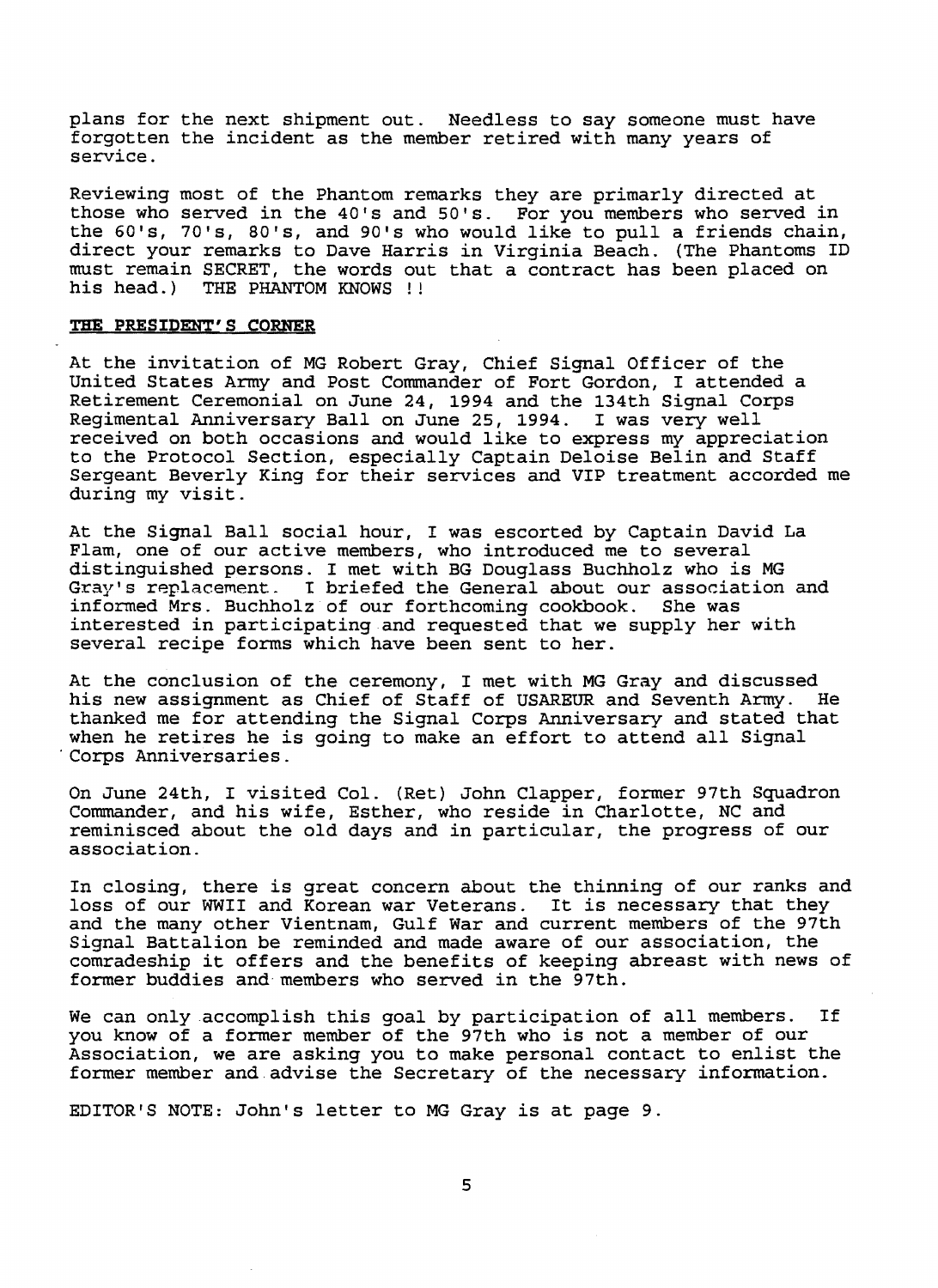#### **CHANGES, DELETIONS, ADDITIONS, ETC TO THE MEMBERSHIP ROSTER.**

Make corrections listed below to your membership roster:

Additions:

C. S. Romedy June Romedy PO Box 372 Locust Grove, VA 22508 703 972 2409 48-49 Crypto Ctr B Troop Byron "Bud" Philbrick 18 1/2 Winter Street Skowhegan, ME 04947 James G. Bochis Olga Bochis 655 Snug Island Clearwater, FL 34630 813 441 1911 54-56 WOC, Artisifer Letitia Sumerlin 1519 Pauline St. New Orleans, LA 70117 504 949 8825 Alvin N. Desesa Alba Desesa 2135 Eastridge Road Lutherville Timonium,MD 410 252 2386 21093 Rad Co HF Raymond D. Mergenhagen 22 Willow Crest Drive Buffalo, NY 14224 716 674 5893 51-53 Rad Co VHF John Schwanz John English Jr.<br>1217 Otter Ave 7043 Beach Dr., 1217 Otter Ave 7043 Beach Dr., SW<br>Oshkosh, WI 54901 Seattle, WA 98116 Seattle, WA 98116 206 935 7919 Barry W. Fowle 21 Falcon Court Stafford, VA 22554 703 650 8223 50-51 Rad Co HF Arthur V. Baillargeon Pauline Baillargeon 16 Tremont Street Exeter, NH 03833 603 772 3302 51-53 Rad Co VHF/Cook George S. Brezan 1456 Blue Barn Road Allentown, PA 18104 215 395 2330 51-53 Rad Co Pasquale A. Lamalva Julia Lamalua 2413 Country Club Dr.SE Conyers, GA 30208 404 483 3442 51-53 Rad Co VHF Raymond L. Kwasny Barbara Kwasny 252 Canal Drive Lake Wales, FL 33853 813 638 3000 51-53 Rad Co VHF (Darmstadt) Joseph Yates 406 W. Edwards Santa Maria, CA 93454 805 925 4817 Christie S. Kourakos 39 Blair Road Eighty Four, PA 15330 412 941 6766 Rad Co Cook Leon S. Leshock Evelyn Leshock 2924 Gerard Ave Reading, PA 19608 215 678 2561 51-53 Rad Co HF William J. Hyder 5488 Cedar Lane Columbia, MD 21044 410 997 9114 51-53 Rad Co Bill D. Sewell 3701 E. 11th Street Tulsa, OK 74112-3951 918 744 8466

#### Change of Address;

Dwight F. Ackles - Rt 1, Box 188, Ord, NE 68862 Tom Beaulieu - 2878 Sun Ray Lane, Green Bay, WI Robert M.. Call - 3109 NE 67th St., Gladstone, MO 54313 64119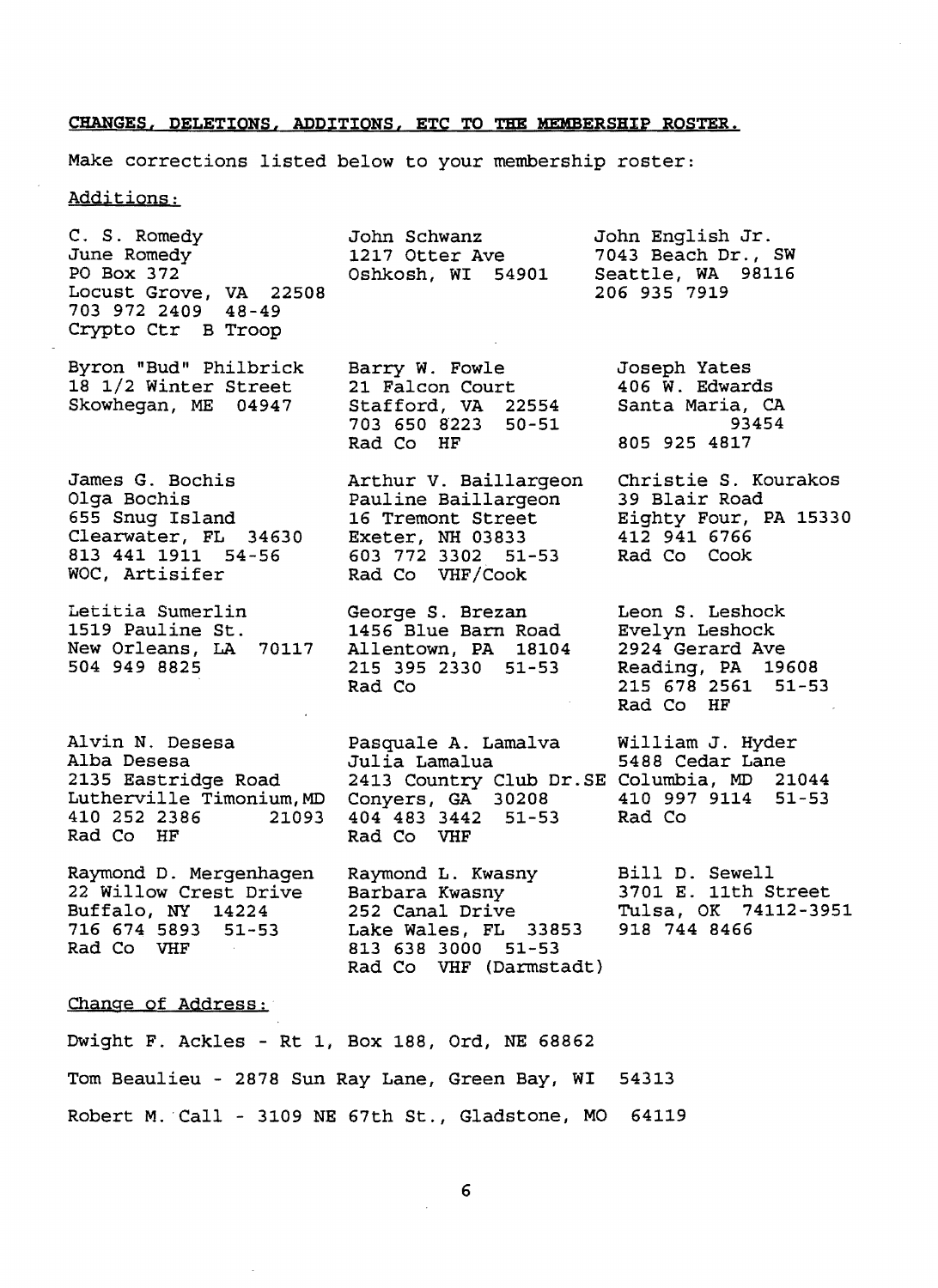Robert E. Casanova - 615 D Hazelwood Way, Semi Valley, CA 93065 Fred C. Ford - RR 2, Box 1454, Jacksboro TN 37757-9802 Bernard J. Jansen - 617 Abbey Lane, College Station, TX 77845 Stanley E. Kujawski - 920 Luther Dr. #D, Crown Point, IN 46307 Robert A. Rylowicz - 321 Turnberry Lane, Glen Ellyn, IL 60137 Clair Knutson - 34637 Hastings Dr NE, Cambridge, MN 55008-7750 Paul C. Carpenter - 6304 Chiswick Park, Williamsburg, VA 23188 Malcolm H. Cossairt - 6426-HCR-5130, Pomoma, MO 65789 John S. Erb - P.O. Box 64, Mayville, NY 14757 Ronald E. Gottfried - 302 E. Finley, Upper Sandusky, OH 43351 Nathan G. Hamrick - 307 Willowdale Dr., Toccoa, GA 30577 Jack N. Hayes - 740 N. 95th St., Seattle, WA Marvin Rineer - 2405 Willow Dr., Wilmington, DE 19804 Hartwell H. Lawrence - 365 Orion Court, Merritt Island, FL 32952 James G. Adams - 800 N. Pineview, Goldsboro, NC 27530

#### Corrections:

Ronald W. Clegg - Naples, not Maples J.F. Bohl - Nelsonia, not Melsonia Sam Sanchez - Telephone number is 512 851 5089, not 5009

#### Delete:

Kenneth Hall - letter returned John L. Seavers - letter returned Anton J. Werhanowicz - letter returned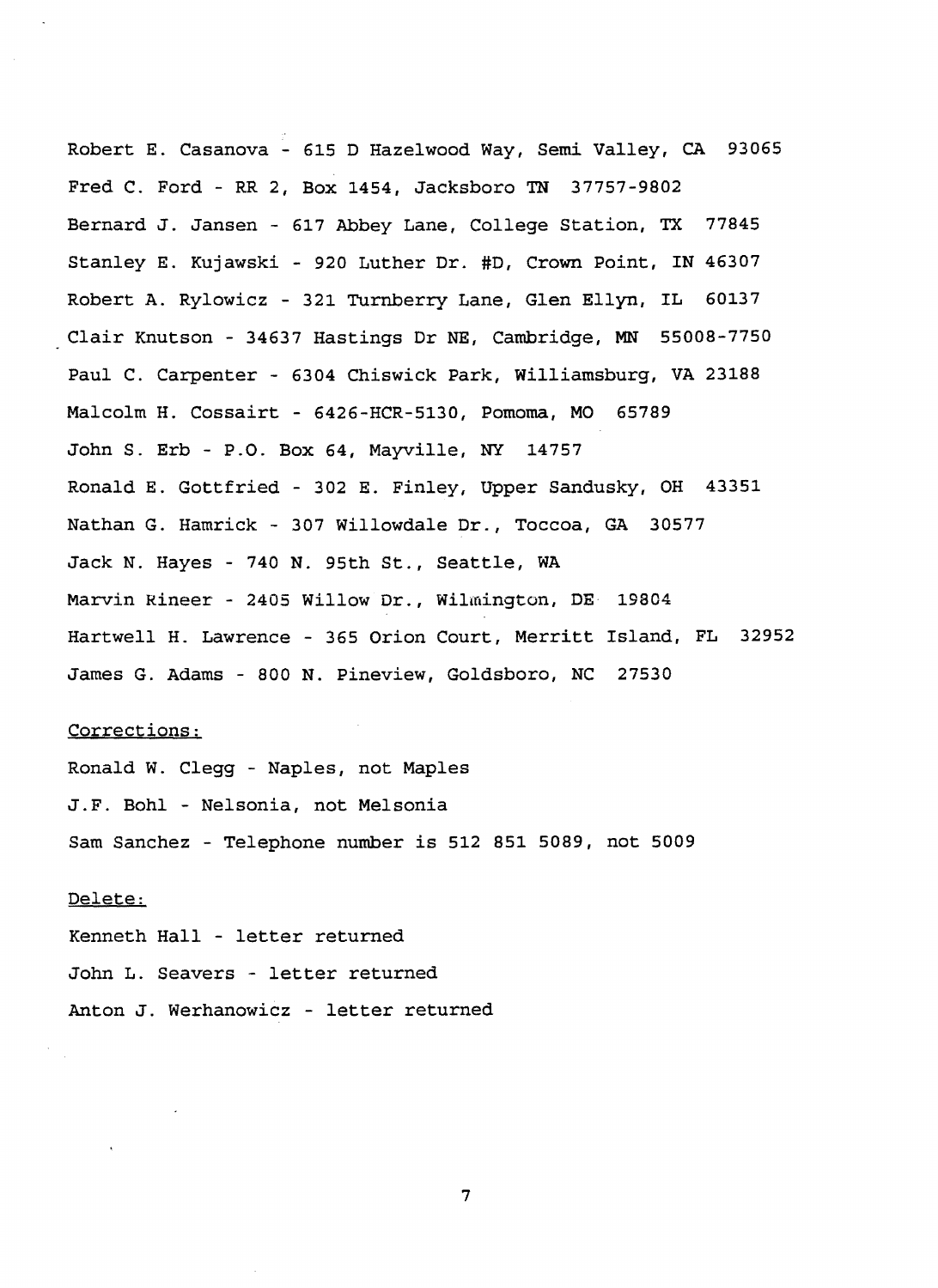#### From Inactive to Active:

| M. BIZIC                         | $J.G.$ ADAMS                               | <b>ARCENEAUX</b><br>А. | J.G. BOCHIS        |
|----------------------------------|--------------------------------------------|------------------------|--------------------|
| SMITH                            | SMITH                                      | <b>STAIB</b>           | SUMMERLIN          |
| G.M.                             | W.T.                                       | S.                     | L.                 |
| <b>BLANCHARD</b>                 | <b>BOHANON</b>                             | RAY BROWN              | CASTERLINE         |
| J.                               | Μ.                                         |                        | $R_{\odot}$        |
| <b>COFFEY</b>                    | D.C. COPE                                  | FONTENOT               | <b>GOERTZEN</b>    |
| W.                               |                                            | D <sub>1</sub>         | ь.                 |
| GROTHOUSE                        | HOLMES                                     | <b>HOSKINS</b>         | KENT               |
| $\mathbf{R}$ .                   | <b>B</b> .                                 | D <sub>1</sub>         | C.                 |
| C.S. ROMEDY                      | Η.                                         | KIDDER                 | KLINE              |
|                                  | <b>JACKS</b>                               | Ε.                     | W.                 |
| J.W. LLOYD                       | MARTIN                                     | $\mathbb{R}$ .         | MORENO             |
|                                  | W.                                         | MELENDEZ               | Η.                 |
| DAVID MURPHY                     | Н.                                         | <b>OWENS</b>           | PARRY              |
|                                  | ORTLIEB                                    | D <sub>1</sub>         | M.                 |
| J. RIFFLE                        | $R_{\odot}$<br><b>SAUNDERS</b>             | Е.<br><b>SEEGER</b>    | <b>F. SERJEANT</b> |
| T. SIPPOLA                       | $R_{\odot}$                                | WASSENBERG             | <b>MORAN</b>       |
|                                  | WAFFENSMITH                                | $J_{\odot}$            | D.                 |
| ORNELAS                          | ARMSTRONG                                  | R.A.                   | FROELICH           |
| $\mathbf{L}$ .                   | $\mathbf{J}$ , $\mathbf{F}$ , $\mathbf{J}$ | FEWLESS                |                    |
| M.O.                             | INGRAM                                     | <b>KURLOVECH</b>       | MAC KAY            |
| HOUCHINS                         | D.E.                                       | R.                     | Л.                 |
| R.E.                             | PLOTKIN                                    | J. RALSTON             | SCHNEIDER          |
| PEPPEL                           | $N_{\odot}$                                |                        | $D_{\perp}$        |
| $\mathbf{T}$ .<br><b>SHARKEY</b> | $\mathbf R$ .<br>KIRBY                     |                        |                    |

Last Retreat:

Homer G. Nelson - 1986

 $\sim$ 

Leroy T. Sargood - ?

Sick Call:

| BUDDY BEANE       |          | CHARLES STURGIS | <b>BOB STRUNK</b> |
|-------------------|----------|-----------------|-------------------|
| MRS. EMMA SECOR   | BOB MASK |                 | TOM SHARKEY       |
| GEORGE S. BREEZAN |          |                 |                   |

 $\sim 10$ 

#### **COOKBOOK**

URGENT

The "Tried and True" Cookbook is now at the publishers! Get your order in now!!!. See page 11 for ordering info.

 $\mathcal{L}$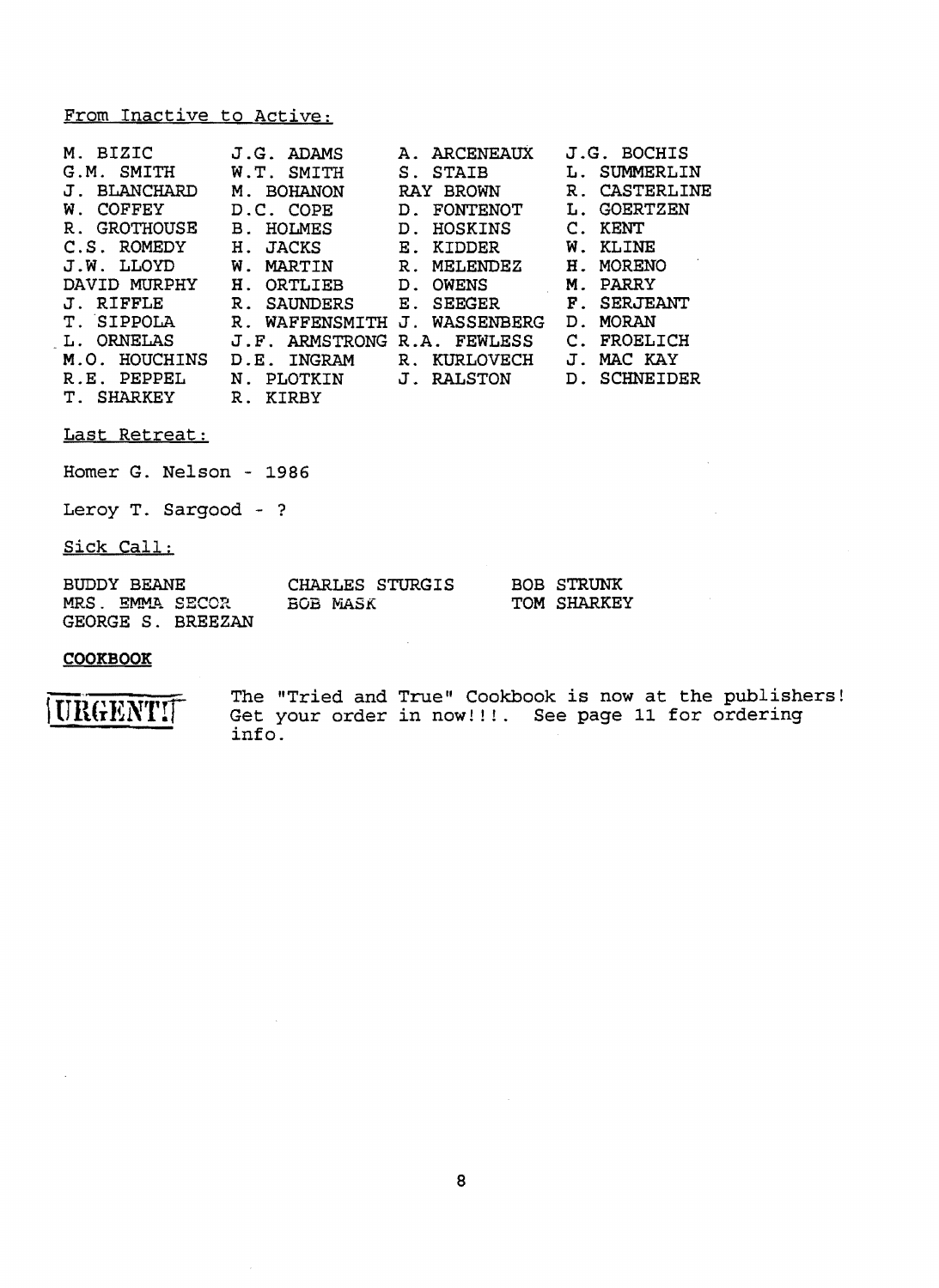

# 97th Signal **Battalion Association**

OFFICE OF THE PRESIDENT 4244 Royal Oak Drive Palm Beach Gardens Florida 33410 (407) 626-5939



Major General Robert E. Gray Commanding General U.S. Army Signal Center & Fort Gordon Fort Gordon, Georgia 30905-5000

### Dear General Gray

It is my honor and privilege, on behalf of the 97th Signal Battalion Association, to extend to you and through you to the entire United States Army Signal Corps the warmest greetings and salutations as we celebrate the one hundred thirty fourth Anniversary of the Signal Corps. The Corps has travelled a long road since its inception under the leadership of General Myer with its "state of the art" communication devices (flags and torches) of that day and age to the monumental multiple means of communications at our disposal this day and age.

The membership of the 97th Association are a proud bunch. Proud of their service in the United States Army, proud of their service in the Signal Corps and particularly proud of the fact that the 97th Signal Battalion journeyed down the road with the Signal Corps, during very critical times, for over 50 years.

They enjoyed the challenges they met and appreciated the accolades and applause they received for their achievements. They are indeed "Tried and True" and proud of it. We are indeed very proud that one of our own stands in the forefront to lead and train the troops as you prepare to meet the unknown challenges of the next century. Coming from the "Tried and True" tradition we know, without question, that you will do so with vision and foresight, wise and strong leadership and with great distinction.

We wish you and the Corps the very happiest of Anniversaries.

## Pro Patrla Vlgllansl

Sincerely and Respectfully.

John Truffa President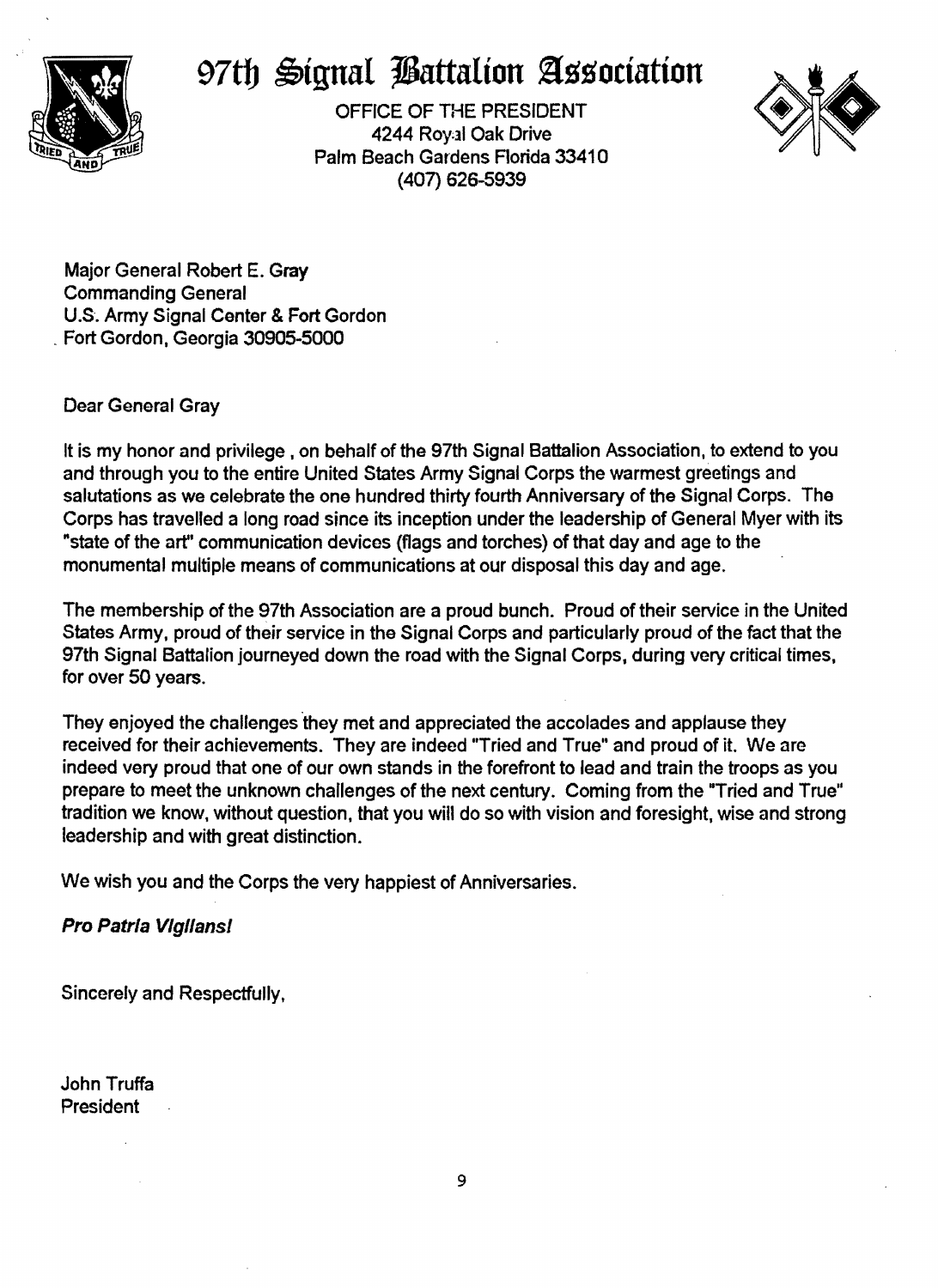| REUNION REGISTRATION RETURN NO LATER THAN:<br>97TH SIGNAL BATTALION ASSOCIATION 1 APRIL 1995<br>BANQUET                                                                                                                                                                                                                                  |  |  |  |  |  |
|------------------------------------------------------------------------------------------------------------------------------------------------------------------------------------------------------------------------------------------------------------------------------------------------------------------------------------------|--|--|--|--|--|
| COM F<br>FRIDAY, 21 APRIL 1995: 1900-2100<br>ONF                                                                                                                                                                                                                                                                                         |  |  |  |  |  |
| COMF)<br>BANQUET ON BOARD PADDLE WHEEL SHIP - JOHN JAMES AUDUBON<br>AII !                                                                                                                                                                                                                                                                |  |  |  |  |  |
| EARLY RETURN OF REGISTRATION NEEDED FOR LOGISTICAL PLANING                                                                                                                                                                                                                                                                               |  |  |  |  |  |
|                                                                                                                                                                                                                                                                                                                                          |  |  |  |  |  |
| MAIL TO: DAVE HARRIS<br>REGISTRATION FEE:<br>3608 DUPONT CIRCLE<br>\$3.00 PER PERSON                                                                                                                                                                                                                                                     |  |  |  |  |  |
| VA BEACH, VA 23455<br>(NON REFUNDABLE)                                                                                                                                                                                                                                                                                                   |  |  |  |  |  |
| MAKE CHECKS PAYABLE: 97TH SIG BN ASSN                                                                                                                                                                                                                                                                                                    |  |  |  |  |  |
| NAMES (AS WILL APPEAR ON NAME TAGS)                                                                                                                                                                                                                                                                                                      |  |  |  |  |  |
| (MEMBER)<br>(SPOUSE)<br>GUEST (S)                                                                                                                                                                                                                                                                                                        |  |  |  |  |  |
|                                                                                                                                                                                                                                                                                                                                          |  |  |  |  |  |
| ADDRESS (STREET) (CITY) (STATE) (ZIP) (TEL #)                                                                                                                                                                                                                                                                                            |  |  |  |  |  |
| MEMBERSHIP CARD $\#$ _______ CURRENT FOR YEAR _________ FORMER TROOP COMPANY _____                                                                                                                                                                                                                                                       |  |  |  |  |  |
|                                                                                                                                                                                                                                                                                                                                          |  |  |  |  |  |
| " REGISTRATION FOR SOCIAL EVENTS "<br>FUNCT ION<br>SELF SPOUSE GUEST COST<br><u>STOTAL</u>                                                                                                                                                                                                                                               |  |  |  |  |  |
| $\frac{1}{2}$ $\frac{1}{2}$ $\frac{1}{2}$ $\frac{1}{2}$ $\frac{1}{2}$ $\frac{1}{2}$ $\frac{1}{2}$ $\frac{1}{2}$ $\frac{1}{2}$ $\frac{1}{2}$ $\frac{1}{2}$ $\frac{1}{2}$ $\frac{1}{2}$ $\frac{1}{2}$ $\frac{1}{2}$ $\frac{1}{2}$ $\frac{1}{2}$ $\frac{1}{2}$ $\frac{1}{2}$ $\frac{1}{2}$ $\frac{1}{2}$ $\frac{1}{2}$<br>Registration Fee: |  |  |  |  |  |
| Panquet & Entertainment:<br>$\frac{1}{2}$ x \$35.00                                                                                                                                                                                                                                                                                      |  |  |  |  |  |
| Farewell Breakfast<br>$\frac{1}{2}$ X \$7.00                                                                                                                                                                                                                                                                                             |  |  |  |  |  |
| X \$10.00<br>Hospitality Room (CP) $*$ :                                                                                                                                                                                                                                                                                                 |  |  |  |  |  |
| * FOR: Beer, Wine, Soda, Coffee, Tea & Snacks.                                                                                                                                                                                                                                                                                           |  |  |  |  |  |
| Each attendee to furnish own HARD ALCOHOL. (BYOB)                                                                                                                                                                                                                                                                                        |  |  |  |  |  |
| $\frac{1}{2}$                                                                                                                                                                                                                                                                                                                            |  |  |  |  |  |
| BANQUET: FRIDAY - 21 APRIL 1995                                                                                                                                                                                                                                                                                                          |  |  |  |  |  |
|                                                                                                                                                                                                                                                                                                                                          |  |  |  |  |  |
| SPECIAL DIET NEEDED:                                                                                                                                                                                                                                                                                                                     |  |  |  |  |  |
| NUMBER IN PARTY THAT WILL PARTICIPATE IN: PINOCHLE TOURNAMENT:                                                                                                                                                                                                                                                                           |  |  |  |  |  |
|                                                                                                                                                                                                                                                                                                                                          |  |  |  |  |  |
| HOTEL RESERVATION MADE: RENTAL AUTO: _____ AGENCY: ____                                                                                                                                                                                                                                                                                  |  |  |  |  |  |
| WILL YOU PERFORM A SHORT TOUR OF DUTY AT THE REUNION?:                                                                                                                                                                                                                                                                                   |  |  |  |  |  |
| WOULD YOU CONSIDER HOSTING A REUNION?: ______ WHERE: YEAR: _____                                                                                                                                                                                                                                                                         |  |  |  |  |  |
| IF NOMINATED & ELECTED WOULD YOU SERVE IN AN OFFICER POSITION OF THE                                                                                                                                                                                                                                                                     |  |  |  |  |  |
| ASSOCIATION?:                                                                                                                                                                                                                                                                                                                            |  |  |  |  |  |
|                                                                                                                                                                                                                                                                                                                                          |  |  |  |  |  |
| REGISTER<br>NOW<br>$\equiv 0$                                                                                                                                                                                                                                                                                                            |  |  |  |  |  |